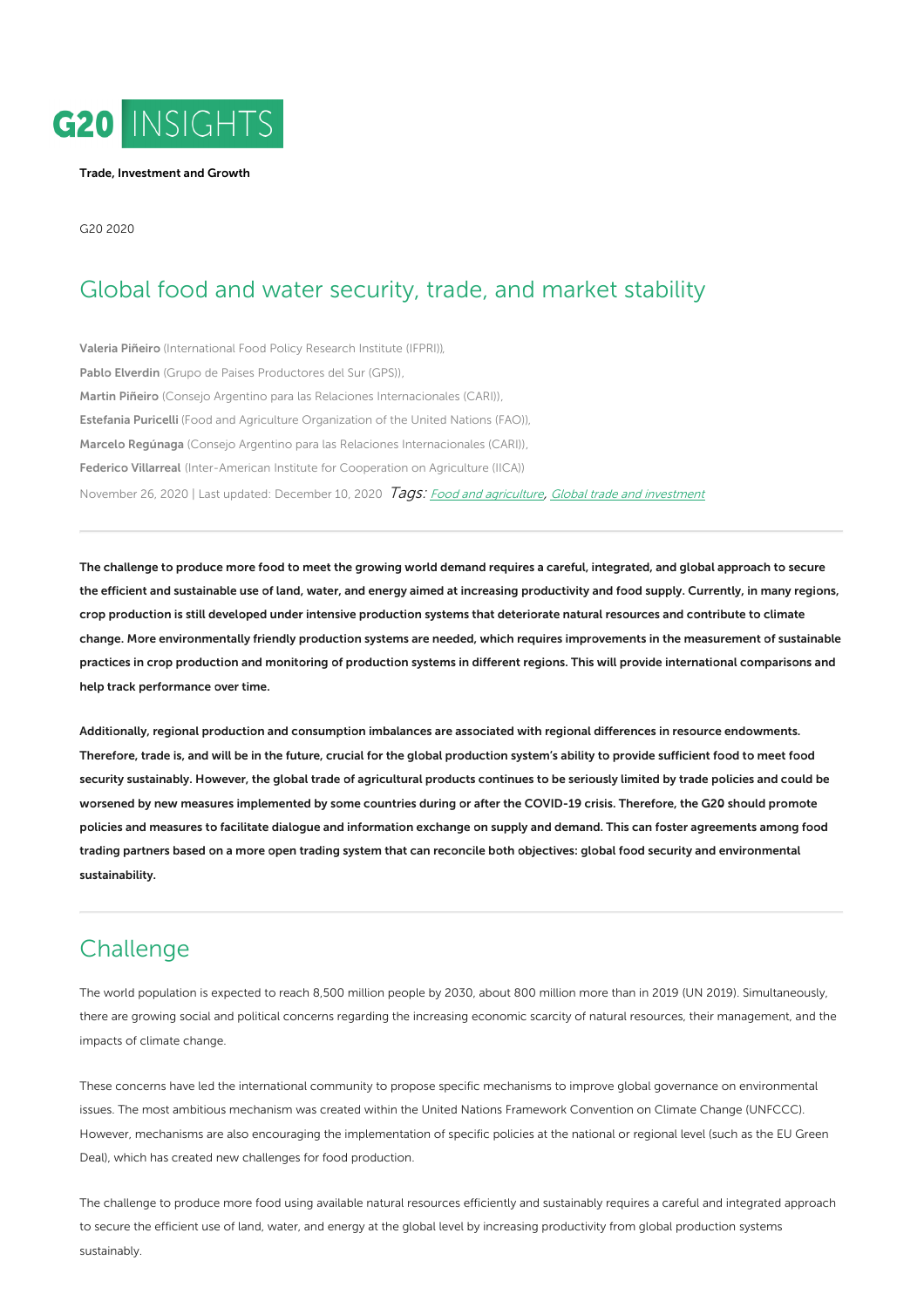Given that regional production and consumption imbalances are, and will be, relevant, trade is crucial for coping with such challenges. Differences in resource endowments, such as the amount of potential land available for agriculture and the availability of renewable water that could be devoted to food production, are also highly relevant in different regions (see Appendix). Many countries are facing serious limitations on land area and renewable water availabilities to sustain their needs for food production growth.

Therefore, a smooth global food trading system should also be a major objective aimed at facilitating food security and moving to production systems that use conservation practices. Simultaneously, such a system must address water scarcity through the virtual water trade (Gulati, Kharas, and von Braun 2017), as water embedded or incorporated into traded products and land degradation.

During critical times, such as the current COVID-19 crisis, the need to guarantee access to food and assess the logistical strength of food trading systems as a whole becomes evident. Even if the global food supply is sufficient to meet the global demand, if the food is not able to reach all consumers, food insecurity can occur at a local or national level. Therefore, understanding the location of trade junctures is key for better decision-making.

However, the global trade of agricultural products continues to be limited by trade policies implemented by most countries. During the COVID-19 crisis, some countries have rapidly taken measures that affect international trade flows and the availability of food and generate greater price variability (Harvey 2020). These obstacles are inconsistent with global food security purposes, and with the need to tackle natural resources deterioration and climate change.

Despite their increasing importance, environmental issues, sustainable food systems, and global food security have not been considered seriously in international trade negotiations in the World Trade Organization (WTO) during the last few decades. Therefore, world leaders should identify to what extent trade barriers that are not based on science are affecting food security, climate change, and water availabilities. In the current context, the Group of Twenty (G20) could play an important role in promoting future global food security and environmental sustainability based on a more open trading system.

## Proposal

### Proposal 1. Improvements in the Measurement of Sustainable Practices in Crop Production

Increasing productivity and total food availability must be achieved while considering the impact of the production systems on climate change and natural resources sustainability. These purposes require a careful and integrated approach for the efficient use of land, water, and energy, aimed at increasing productivity and the global food supply with sustainable production systems.

Currently, most world crop production is still developed under production systems that are not environmentally sustainable. Some of these production systems have increased productivity through fertilizer and fossil fuel user, contributing to climate change and soil erosion as well as decreasing water quality. Therefore, in many regions, there is still room to produce food more sustainably. This could lead to less intensive production systems in some regions that should be balanced with increases in supplies in other regions endowed with abundant natural resources and better climate conditions. A smooth global trading system is crucial for global food security.

By contrast, in other regions endowed with abundant natural resources, technological innovations and production processes are being implemented that have increased competitiveness and productivity with environmentally friendly production systems. This sustainable intensification strategy for agriculture is based on the convergence of various innovations such as no-till strategies, crop rotation, cover crops, sanitation, precision farming, and improved seeds that include genes for herbicide, insect, and disease resistance (implying lesser use of agrochemicals). Other important innovations include new chemical molecules in agrochemicals, integrated plague control, intensive use of information and communication technology, satellite-image support, logistic innovations that include silo bags, post-harvest management, and precision nutrition.

For example, the no-till strategy integrates a production system that reduces soil erosion and improves rainwater storage in the soil (strategic water management). This is a production system designed at maximizing productivity sustainably by improving the use of natural resources, minimizing the number of tilling operations, and reducing oil consumption and greenhouse gas (GHG) emissions. Despite its advantage, less than 10% of total world crop production is under the "no-till management strategy" (Regúnaga et al. 2017).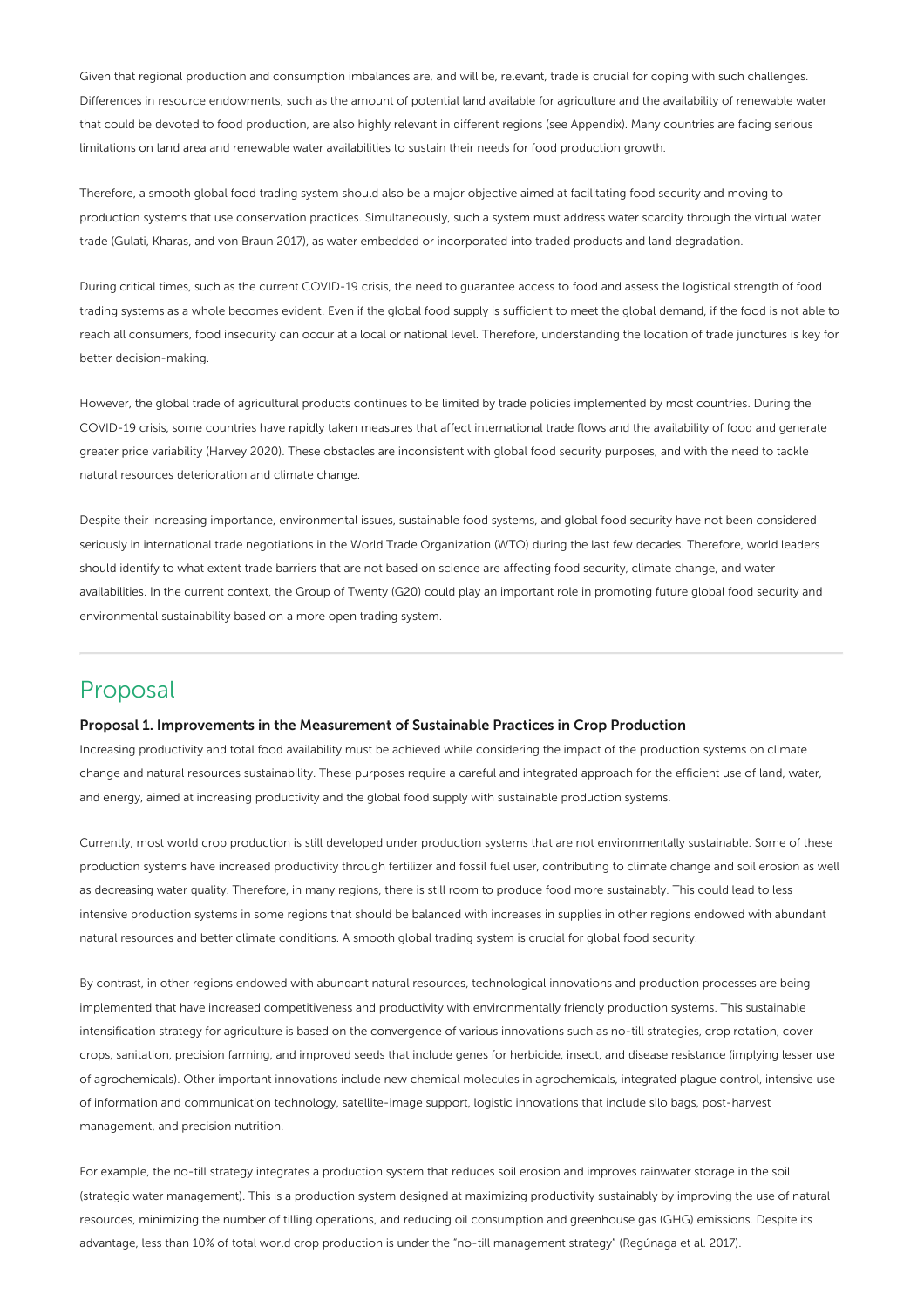There are positive results of the sustainable intensification strategy in some countries that provide interesting results for the challenge of producing more food while improving soil conditions, using water more efficiently, and mitigating GHG emissions. Some of these technologies and strategies could be adopted globally. Eventually, if these strategies lead to lower rates of productivity growth in some regions with limited availability of water and land, these deficiencies could be balanced with increased supplies from other regions better endowed and facilitated with a smooth world trading system.

To make progress in this strategy, it is necessary to systematize a large amount of information available and propose a global strategy that increases the total availability of food, mitigates the impact on the environment, and improves the quality and availability of resources. Subsequently, four concrete actions are proposed:

- Improvements in the measurement of sustainable practices in crop production— such as no-till and cover crop practices—should particularly focus on productivity, soil recovery, and water resources availability in relation to cultivated land and overall arable land availability.
- The G20 should instruct the Meetings of Agricultural Chief Scientists of G20 States to coordinate a white paper on the measurement of sustainable practices in crop production in different regions. They should consider productivity, soil recovery, and the efficient use of water resources to promote a research agenda on these issues.
- The G20 should give a mandate to international organizations (FAO, OECD, IFPRI, IICA, CGIAR, and UNCTAD) to monitor sustainable practices systematically and jointly and provide international comparisons and track performance over time.
- The G20 should lead in the WTO and the United Nations (in the framework of the UN Water Convention) in addressing the link between international trade and sustainable water use, incorporating virtual water into the discussion. This approximation should reflect the availability and supply source of water (green, blue, or gray).

### Proposal 2. Policies to Facilitate Dialogue, Information Exchange, and Foster Trade Agreements Between Food Trading Partners

Globally balanced, sustainable production systems and a smooth food trading system are the two main elements of complying with environmentally sustainable food security. However, we have seen during the last few years that the trading environment has deteriorated, especially in relation to the food sector. The trade tensions between the US and China introduced volatility, uncertainty, and trade diversion in certain food commodities. For example, the price and quantities of soybeans exported by Brazil to China were significantly affected by import tariffs imposed by China on US imports (Gale, Valdes, and Ash 2019). Additionally, several countries have recently adopted more protectionist attitudes, in some cases accompanied by specific trade policies. These situations could become a negative element for trade and, consequently, for food security in net importing countries that depend on trade to ensure food supplies for their population (Figure 1).

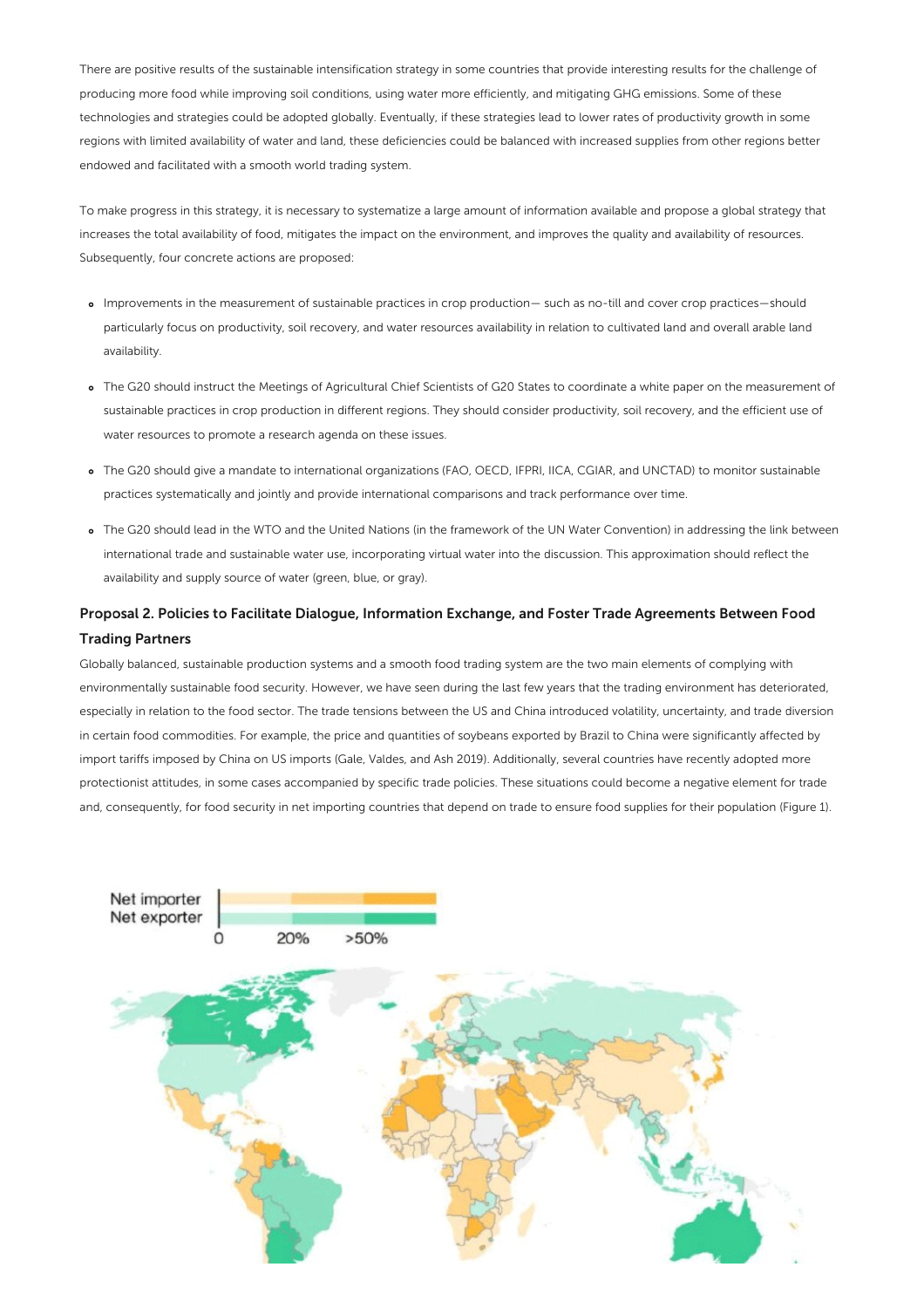



Figure 1. Food Dependence (Trade as a Share of Domestic Food Supply) Source: Almeida and de Sousa, based on FAO Global perspectives.

Countries that are especially sensitive to the instability of food markets are large net importers or big exporters that are dependent on agricultural exports (UNCTAD 2019). The main countries that correspond to these characteristics are evident in Figure 2.



### Figure 2. Shares Net Food Excluding Fish Importers and Exporters, Average 2015-2017. Source: Author's calculations based on FAOSTAT, June 2020.

The G20 should act in a concerted manner to contribute to the necessary sustainability of the global governance system in relation to international trade. Of particular importance is the reform of the WTO to incorporate new ways of working that consider the new realities of global trade. In particular, the full incorporation of a regime under which plurilateral agreements are made among a limited number of countries is open to others that may wish to join after its conclusion.

In this context, it is proposed that the G20 promotes and facilitates the organization, within the WTO, of a special group of countries with high interest in agricultural trade and environmental sustainability. This group should encourage dialogue and discuss proposals and progress in special trading agreements to facilitate agri-food trade, while promoting environmentally sustainable practices (Piñeiro et al. 2017).

Within the G20, the Agricultural Market Information System (AMIS), created in 2011 in response to the 2008–2012 international food crisis, can lead to the creation of a special group of countries and generate a space for dialog and in the gathering of relevant information. In 2010, the Seoul Summit of the G20 gave a mandate to different international organizations that created the base background for setting up AMIS. A comprehensive set of proposals to deal with price volatility and food security was presented, where measures to increase long-term productivity, sustainability, and resilience of agriculture were included to improve food security (AMIS 2011a). The G20 governments committed to take comprehensive action to strengthen the longer-term productivity, sustainability, and resilience of the food and agriculture systems. The AMIS mandate was initially set to improve agricultural market information, report on abnormal international market conditions (including structural weaknesses), collect and analyze policy information, promote dialog and international policy coordination, and build data collection capacity in participating countries (AMIS 2011b). In this sense, after almost a decade of existence, AMIS is a wellestablished group that has been able to build strong relationships between different international organizations and members. The sustainability agenda could be added to the meetings and activities that the platform already has in place, and with the help of GEOGLAM (G20 activity that monitors crop conditions), production areas and sustainability practice measurements can be explored. Additionally, AMIS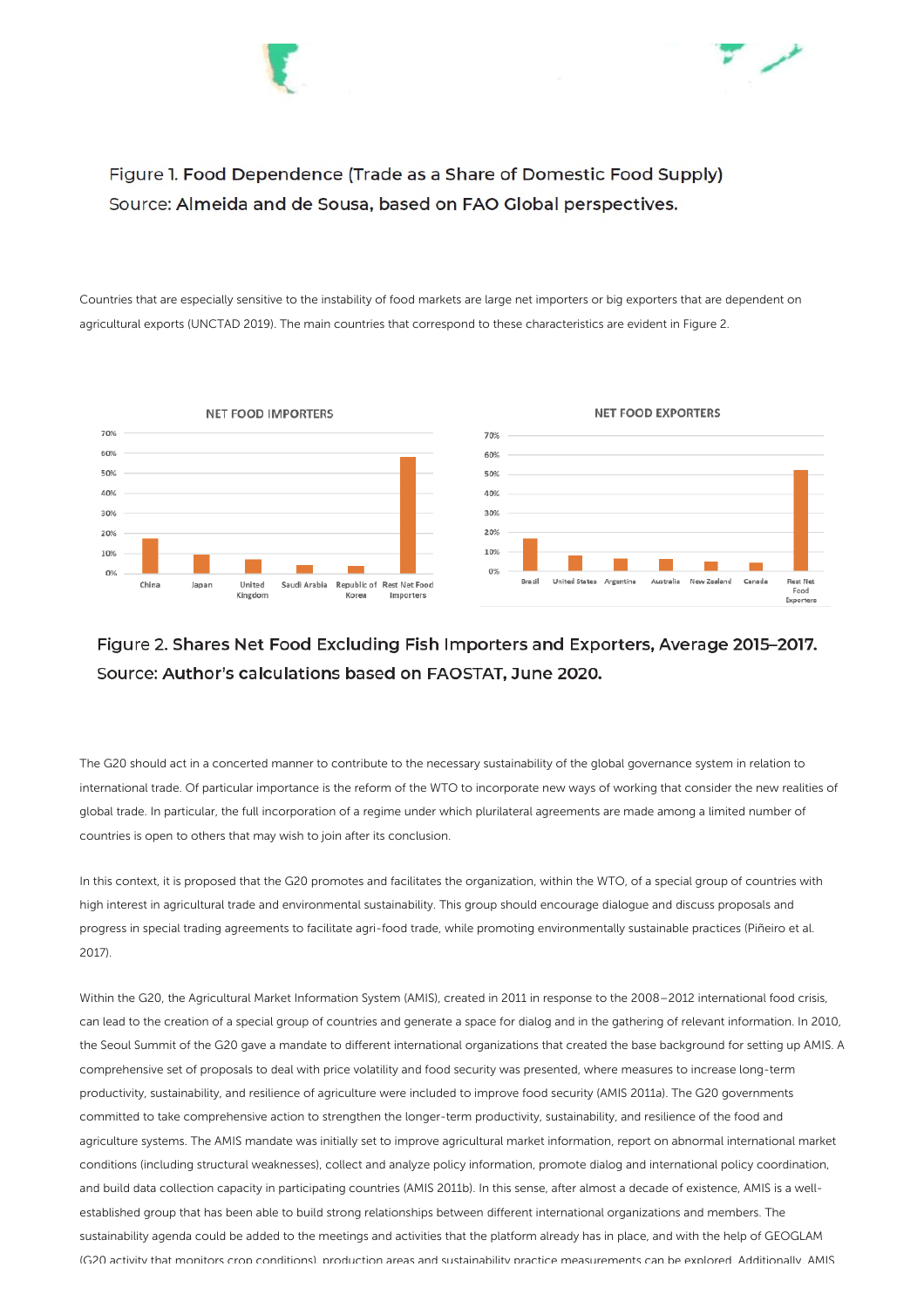(G20 activity that monitors crop conditions), production areas and sustainability practice measurements can be explored. Additionally, AMIS can analyze the trade junctures and promote research and dialogue related to the food system bottlenecks that are a threat to food security at local and national levels. To add this initiative to the AMIS mandate, the G20 should provide AMIS with financial support to fulfill this task.

This initiative is important in the context of COVID-19, its negative consequences associated to eventual additional restrictions to trade, and the potential impact of these restrictions on food security in net importing countries and on macroeconomic stability in food-exporting countries.

Table 1 illustrates that in late March 2020, some countries had implemented export restrictions in commodities, such as wheat and rice and other food products. The AMIS is a well-established G20 initiative utilized during previous international food crises. Monitoring global and regional markets and providing analysis through AMIS could be fundamental to prevent a future crisis.

| <b>Country Label</b>                       | <b>Products</b>                                                                                                                        |           | Day of End Date Day of Starting Date Day of Recording Date |           |
|--------------------------------------------|----------------------------------------------------------------------------------------------------------------------------------------|-----------|------------------------------------------------------------|-----------|
| Kazakhstan                                 | Buckwheat, wheat, rye, including flours and sugar,<br>potatoes, carrots, turnips, beets, onions, cabbages,<br>sunflower seeds and oil. | 15-Apr-20 | 22-Mar-20                                                  | 24-Mar-20 |
| <b>Russian Federation Processed grains</b> |                                                                                                                                        | 30-Mar-20 | 20-Mar-20                                                  | 24-Mar-20 |
| <b>Thailand</b>                            | Eggs                                                                                                                                   | 31-Mar-20 | 26-Mar-20                                                  | 26-Mar-20 |
| <b>Viet Nam</b>                            | <b>Rice</b><br>Wheat, flour, vegetable oil, sugar, chicken eggs, rice, pasta,                                                          | 28-Mar-20 | 24-Mar-20                                                  | 25-Mar-20 |
| Kyrgyzstan                                 | disinfectants and antibacterials, napkins, as well as<br>compound feed and bran.                                                       | 15-Apr-20 | 23-Mar-20                                                  | 28-Mar-20 |

### Table 1. Export Restrictions Measures Source: Laborde (2020).

The two main proposals in this policy brief justify all possible efforts to sustain and strengthen global governance systems that contribute to a vibrant multilateral trading system. Such a system serves all countries and makes possible a viable and prosperous world. The complexity of the challenge highlights the importance of the proposed improvements in the understanding and measurement of sustainable production systems. Furthermore, a systemic approach based on constructive dialogue among net food importing and exporting countries using reliable information exchange on global and regional food supply and demand is necessary for global food security.

#### Disclaimer

This policy brief was developed and written by the authors and has undergone a peer review process. The views and opinions expressed in this policy brief are those of the authors and do not necessarily reflect the official policy or position of the authors' organizations or the T20 **Secretariat** 

#### References

Agricultural Market Information System (AMIS). 2011a. "Enhancing Market Transparency." Accessed March 24, 2020. http://www.amis[outlook.org/fileadmin/user\\_upload/amis/docs/reports/Improving\\_global\\_governance\\_for\\_food\\_security.pdf](http://www.amis-outlook.org/fileadmin/user_upload/amis/docs/reports/Improving_global_governance_for_food_security.pdf).

Agricultural Market Information System (AMIS). 2011b. "Agricultural Market Information System Terms of Reference." Accessed March 17, 2020. http://www.amis-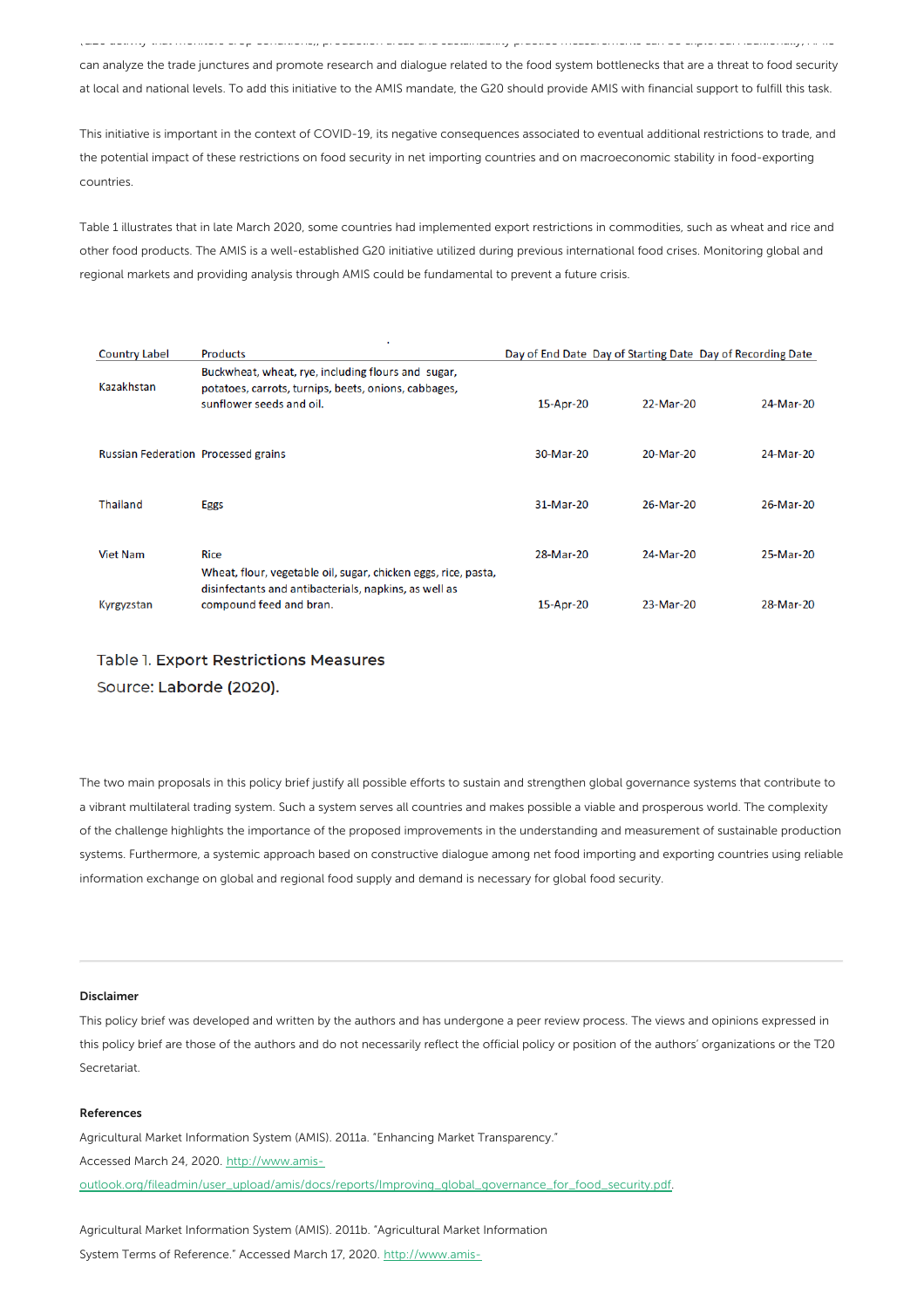#### [outlook.org/fileadmin/user\\_upload/amis/docs/Inception\\_meeting/AMIS\\_TERMS\\_OF\\_REFERENCE.pdf.](http://www.amis-outlook.org/fileadmin/user_upload/amis/docs/Inception_meeting/AMIS_TERMS_OF_REFERENCE.pdf)

Almeida, Isis and Agnieszka de Sousa. 2020. Countries Starting to Hoard Food, Threatening Global Trade. Bloomberg. Accessed April 1, 2020. [https://www.bloomberg.com/news/articles/2020-03-24/countries-are-starting-to](https://www.bloomberg.com/news/articles/2020-03-24/countries-are-starting-to-hoard-food-threatening-globaltrade)hoard-food-threatening-globaltrade.

FAOSTATS. 2020. Food and Agriculture Data. Accessed June 3, 2020. <http://www.fao.org/faostat/en/#home>.

Gale, Fred, Constanza Valdes, and Mark Ash. 2019. "Interdependence of China, USA and Brazil in Soybean Trade." ERS-USDA, OCS-19F-01 June 2019.

Gulati, Ashok, Homi Kharas, and Joachim von Braun. 2017. "Key Policy Actions for Sustainable Land and Water Use to Serve People." G20 Insights. Accessed March 5, 2020. [https://www.g20-insights.org/policy\\_briefs/key-policy-actions-sustainableland-water-use-serve-people.](https://www.g20-insights.org/policy_briefs/key-policy-actions-sustainableland-water-use-serve-people)

Harvey, Fiona. 2020. "Coronavirus Measures Could Cause Global Food Shortage, UN Warns." The Guardian, March 26, 2020. [https://www.theguardian.com/global-development/2020/mar/26/coronavirus-measures-could](https://www.theguardian.com/global-development/2020/mar/26/coronavirus-measures-could-cause-global-food-shortage-unwarns)cause-global-food-shortage-unwarns.

Laborde, David. 2020. "Food Export Restrictions during the COVID-19 Crisis." Accessed April 27, 2020. [https://public.tableau.com/profile/laborde6680#!/vizhome/ExportRestrictionsTracker/FoodExportRestrictionsTracker?](https://public.tableau.com/profile/laborde6680#!/vizhome/ExportRestrictionsTracker/FoodExportRestrictionsTracker?publish=yes) publish=yes.

Mekonnen, Mesfin, and Arjen Ysbert Hoekstra. 2011. "National Water Footprint Accounts: The Green, Blue, and Grey Water Footprint of Production and Consumption. Volume 2: Appendices." Value of Water, Research Report Series No. 50. Delft, the Netherlands: UNESCO-IHE Institute for Water Education.

Mekonnen, Mesfin, and Arjen Ysbert Hoekstra. 2012. "The Water Footprint of Humanity." Proceedings of the National Academy of Sciences, 109 (9): 3232–237.

Piñeiro, Valeria, and Martín Piñeiro, eds. 2017. "Agricultural Trade Interests and Challenges at the WTO Ministerial Conference in Buenos Aires: A Southern Cone Perspective." San Jose, Costa Rica: International Food Policy Research Institute (IFPRI), Inter-American Institute for Cooperation on Agriculture (IICA), et al. <http://ebrary.ifpri.org/cdm/ref/collection/p15738coll2/id/131545>.

OECD-FAO. 2016. OECD-FAO Agricultural Outlook 2016-2025. OECD Publishing, Paris. Accessed June 5, 2020. [http://dx.doi.org/10.1787/agr\\_outlook-2016-en](http://dx.doi.org/10.1787/agr_outlook-2016-en).

Regúnaga, Marcelo, Pablo Elverdin, M. Florencia Ricard, and Ernesto F. Viglizzo. 2017. Food Security, Water Scarcity, the G-20 Agenda, and the Strategic Role of Southern Cone Countries. Buenos Aires, Argentina: Group of Producing Countries of the Southern Cone (GPS).

UN. 2019. "World Population Prospect 2019: Highlights." United Nations, Department of Social Affairs, Population Division (ST/ESA/SER.A/423).

UNCTAD. 2019. "State of Commodity Dependence 2019." United Nations Conference on Trade and Development. Geneva, 2019.

Van der Mensbrugghe, D. 2012. FAO, IADB, and CIAT Seminar.